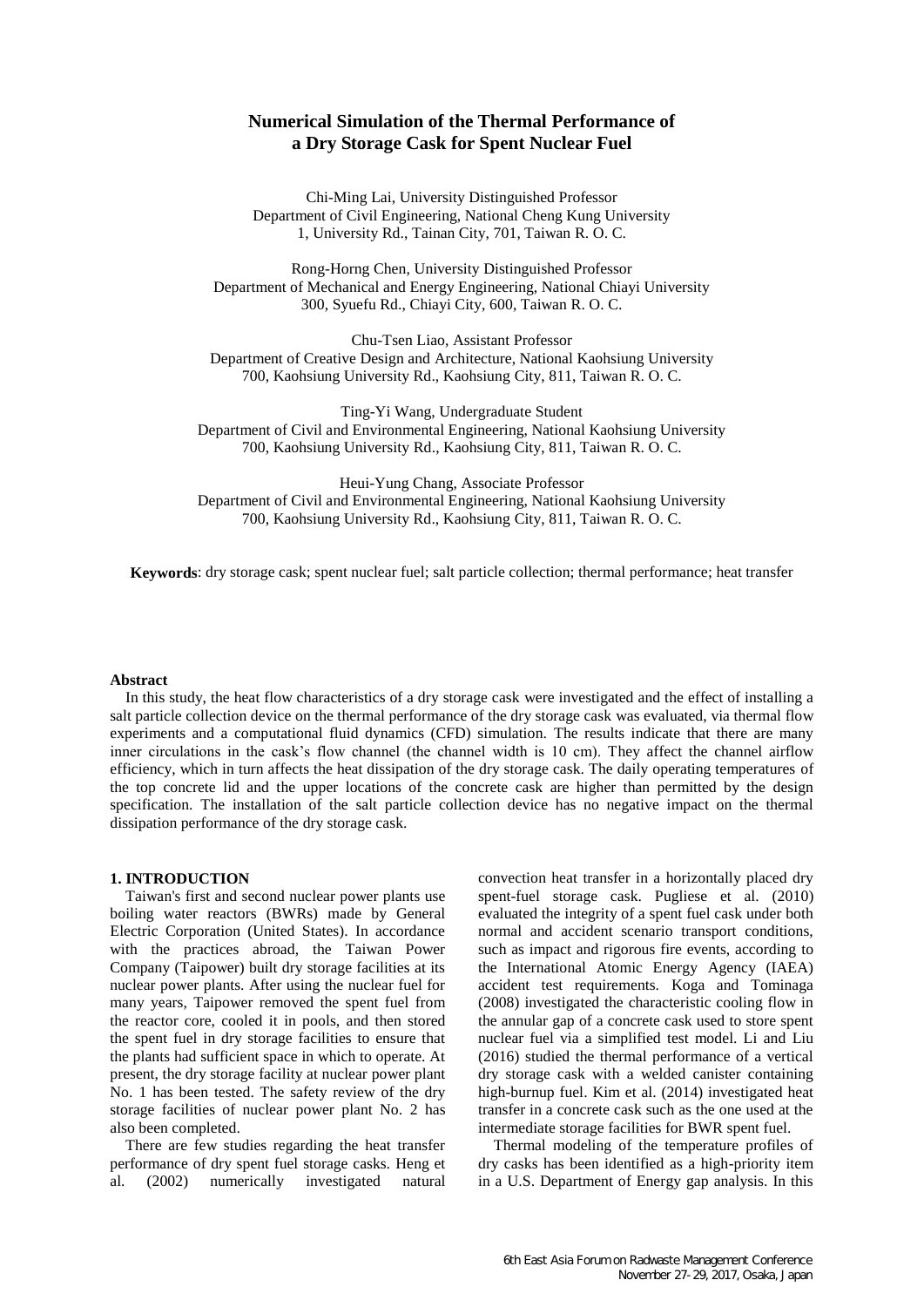work, a two-dimensional thermal model of a vertical dry cask has been established via a computational fluid dynamics (CFD) simulation.

## **2. RESEARCH METHODS**

## **2.1 Dry storage cask**

Dry storage casks are used to store spent nuclear fuel from nuclear power plants. Such casks primarily consist of a nuclear waste steel canister, a concrete cask and a transfer cask. In this paper, the investigated model is based on the dry storage cask that will be employed in Taipower's nuclear power plant No. 2. The layout of the cask is shown in Fig. 1; it is similar to the storage system in NAC's MAGNASTOR-87. One difference is the concrete cask's thickness, which is altered to accommodate the radiation dose limit of the field boundary. Another difference is that an anti-topple lug is installed to facilitate transportation of the concrete cask in the plant (Taiwan Power Company, 2011).



Fig. 1 Design diagram of dry storage cask

Taipower's No. 2 nuclear power plant will store the spent nuclear fuel from the complete GE8x8-2 and ANF8x8-2 rods. The maximum initial average enrichment concentration of U-235 is 3.25% by weight. The maximum average fuel consumption is 35,000 MWD/MTU. The minimum cooling time is 20 years. The maximum decay heat of each fuel bundle is conservatively estimated to be 0.168 kW. Each steel canister can load 87 bundles of nuclear fuel, so the maximum design thermal load of each steel canister is  $14.6 \text{ kW}$  (1.15 kW/m<sup>3</sup>).

For the specified parameters of the BWR fuel stored in the MAGNASTOR system, the maximum initial average enrichment concentration is 3.8% by weight. The maximum average fuel consumption is 60,000 MWD/MTU. The minimum cooling time is 4 years. The maximum decay heat of each bundle is 0.379 kW. The maximum designed thermal load of the sealed steel cylinder is up to  $33.0 \text{ kW}$  (2.6 kW/m<sup>3</sup>) when 87 groups of fuel bundles are stored. Therefore, in this study, a thermal load of 1.15 to 2.6  $kW/m<sup>3</sup>$  for each steel canister is employed in the CFD simulation.

## **2.2 The investigated model**







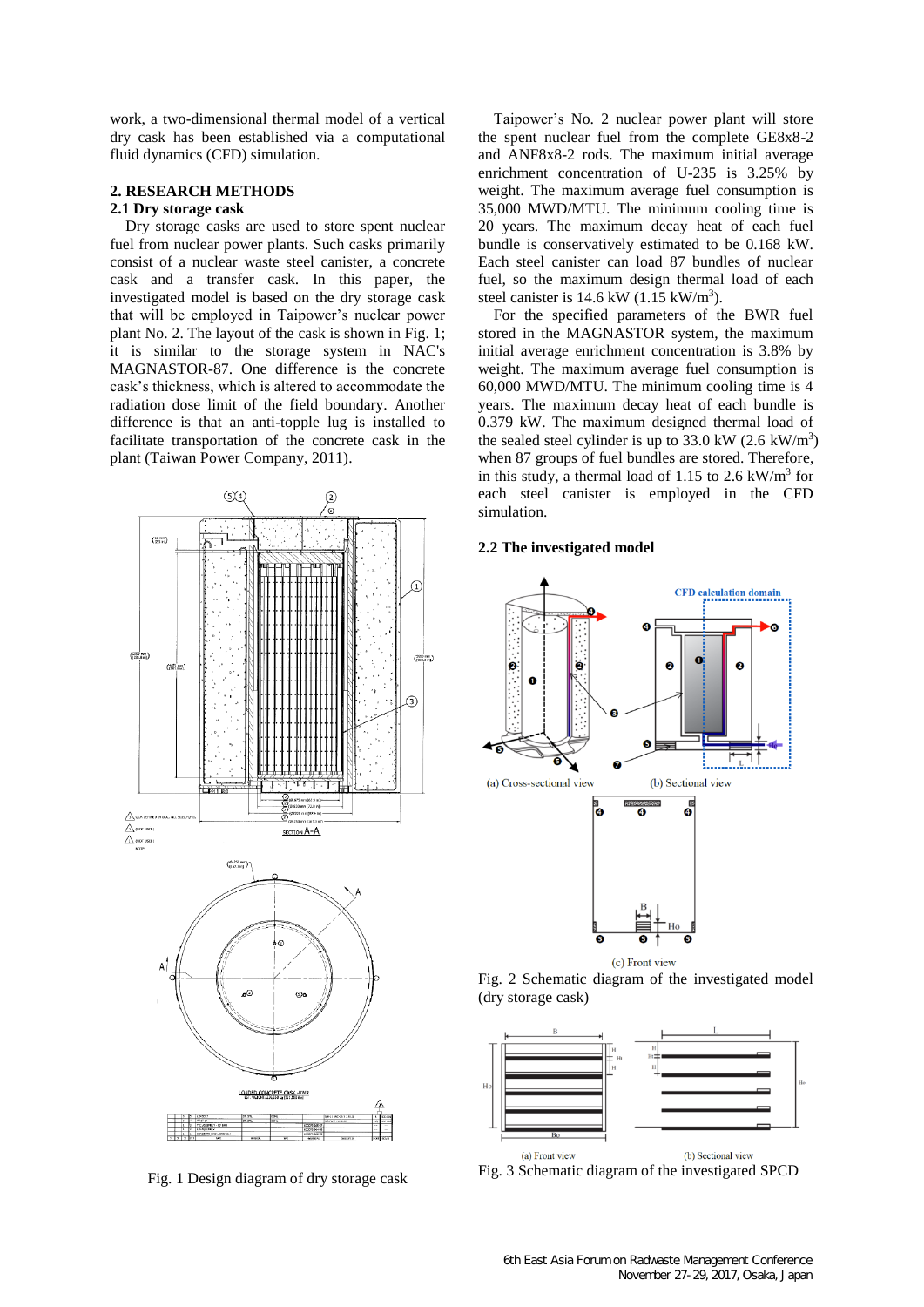Fig. 2(a) shows the object of this study. It is simplified from Fig 1. Inside the cask, there is a nuclear waste canister containing spent nuclear fuel (symbol $\bullet$ ). Its diameter is 1.8 m, and its height is 5 m. The concrete cask surrounding the steel canister has a thickness of approximately 1 m  $(\bullet)$ . A flow channel  $(\bullet)$  of width 10 cm is located between the nuclear waste canister and concrete cask. The decay heat of the nuclear fuel heats the air in the channel. The heated air rises to the channel exit because of the buoyancy effect  $(\bullet)$  and exits from the dry storage cask. The external air enters the channel from the bottom  $(\bullet)$ , thus forming a natural ventilation path ( $\odot$ ). In addition to the thermal buoyancy ventilation, the ventilation of the dry storage cask caused by external wind is also taken into account. It should be noted that when the two natural ventilation airflows (airflow induced by buoyancy and wind) merge and conflict, the thermal dissipation performance of the dry storage cask will be compromised. This study does not discuss this topic. It will be addressed in follow-up studies.

In this study, a salt particle collection device (SPCD,  $\odot$ ) was installed at the inlet ( $\odot$ ), as shown in Fig. 3. The effect of this device on the heat dissipation performance of the dry storage cask was observed. The height of the SPCD is 0.3 m (Ho), and the width is 0.3 m (B). The length of the collection plate and the length L of the SPCD are 0.5 and 1.0 m, respectively. The plate number is 15. The salt capture ratio is approximately 40%.

#### **2.3 CFD simulation**

The physical problem under consideration was numerically simulated using a finite volume method to solve the governing equations with the aforementioned boundary conditions. The calculation domain is shown in Fig. 2 (b). A commercial CFD code, PHOENICS, was used to simulate the airflow and temperature distributions. The governing equations solved by PHOENICS include the two-dimensional incompressible Navier-Stokes equation and the convection diffusion equation with the laminar model. These equations can be found in the PHOENICS user manual (Spalding, 2012) or any CFD textbook and thus will not be provided here. A general wall function was employed to bridge the steep variable dependent gradients near the solid surface. The iterative calculation was continued until a prescribed relative convergence of  $10^{-3}$  was satisfied for all the field variables in this problem. The accuracy of the numerical simulation depended on the resolution of the computational mesh, and a finer grid produced more accurate solutions. A grid with approximately 195 x 105 cells was used for the numerical simulation in this study. Increasing the cell number increased the solution accuracy at the expense of significantly increasing the computational resources required.

#### **2.4 Key-section full-scale experiment**

In this study, a full-scale test cell for key sections (as shown in the red dotted area of Fig. 4(a)) of the dry storage cask was built and the heat flow patterns of the test cell was experimentally observed (as shown in Figs. 4 (b) and (c)). The experimental results were compared with those obtained from the CFD simulation. The heating power of the spent nuclear fuel in the nuclear waste canister was set to be 400 W/m<sup>2</sup> . The length of the plate in the SPCD was 0.5 m.

#### (1) Hot wall with heating flux

The hot wall (shown in Fig. 4 (b)) is formed by attaching a mica-type heater to a copper plate to simulate the heat generation of spent nuclear fuel. The output power of the heating plate is 400 W/m<sup>2</sup>. The thickness of the copper plate is 1 cm. Its function is to ensure that the heating wall is uniformly heated. To control the output power, a power supply is connected to a power meter (TES WM-01) and the heating plate.



Fig. 4 Full-scale experimental model (not to scale)



Fig. 5 Comparison of simulation results with the measurement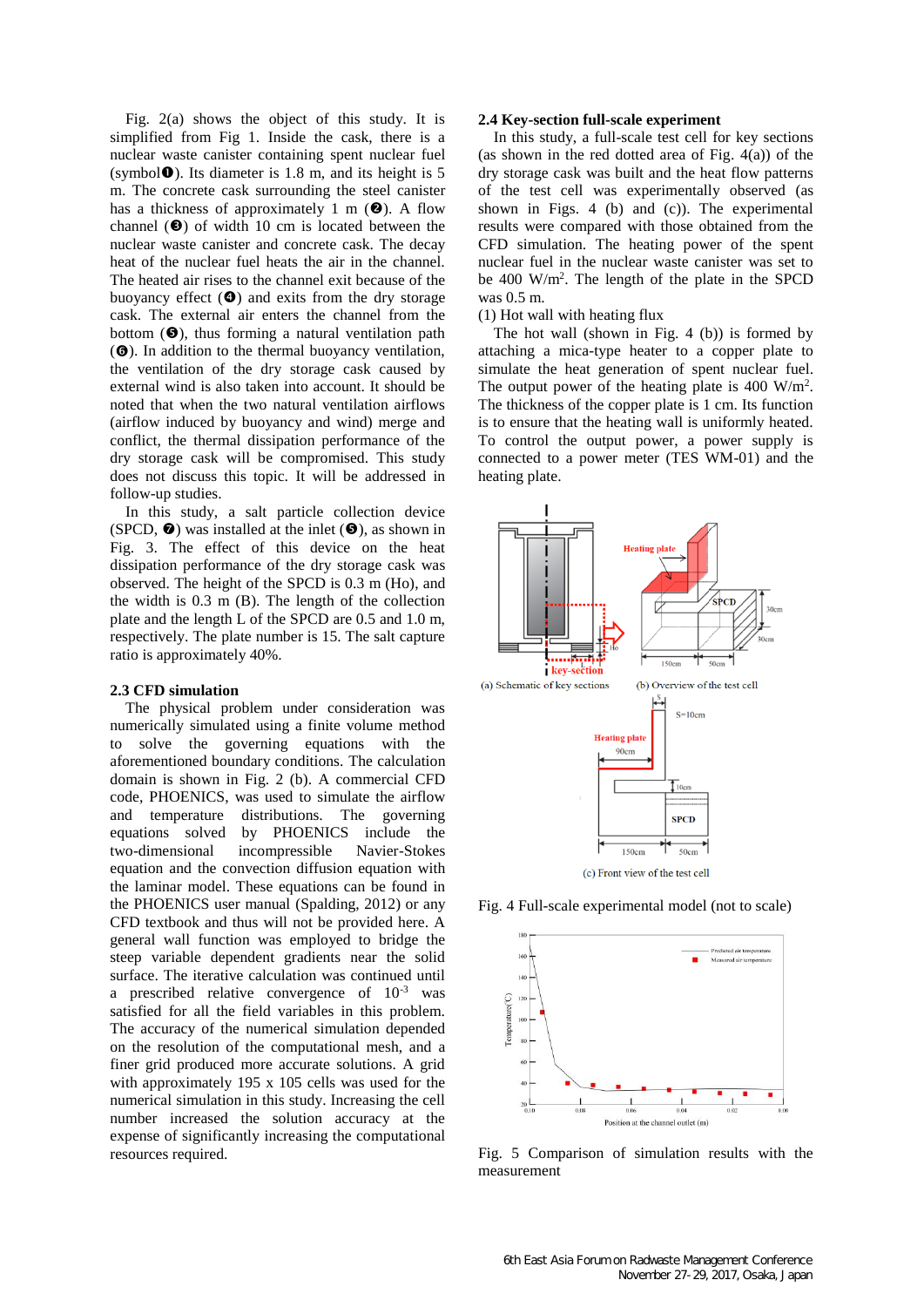(2) Temperature, heat flow and channel airflow velocity measurements

In this study, type K thermocouples were used to measure the temperature at multiple locations. The temperatures measured were the surface temperature of the heating plate, the air temperatures at the inlet and outlet of the channels (10 measuring locations each at the inlet and outlet), and the channel wall temperature of the concrete cask. A heat flow meter was placed between the heating plate and the copper<br>plate to measure the heating power. to measure the heating power. Micro-anemometers were placed at both the entrance (10 locations) and the exit (5 locations) of the flow channel.

### (3) Measurement apparatus

The device and data acquisition system included Data Acquisition Units (YOKOGAWA MX-100), a personal computer (PC), heat flux sensors (EKO Instruments MF-180), anemometers (KANOMAX Model 1560) and AC/DC power supply units (Gwinstek APS-1102).

Fig. 5 shows that there was no significant difference between the CFD results and experiment; thus, the reliability of the simulation results was confirmed.

## **3. RESULTS AND DISCUSSION**

In this study, the controlling factors included whether the SPCD was used, the length of the SPCD plate (50 or 100 cm), the heating power of the sealed steel canister  $(1.15 \text{ and } 2.6 \text{ kW/m}^3)$ , and the ambient temperature (25, 30, and 35°C). Based on the design specifications of Taipower (2011), the evaluation criteria were defined as follows: The maximum acceptable temperature for the fuel steel basket was 570°C (abnormal and accidental conditions). The acceptable temperatures for the concrete was either 93.3°C (the average temperature under normal conditions), 148.8°C (the maximum local temperature under normal conditions), or 176.6°C (the maximum local temperature under abnormal or accidental conditions).

### **3.1 Flow and thermal characteristics of the design configuration**

#### (1) Flow pattern observation

In this section, the flow and thermal characteristics of the dry storage cask were discussed under the following conditions: a 50-cm SPCD is used, the heat dissipation rate of the sealed steel canister is 2.6  $kW/m<sup>3</sup>$ , and the ambient temperature is 30 $^{\circ}$ C. Fig. 6 (a) shows the flow velocity distribution. Figs.  $6(b)-(c)$ show the flow pattern. It can be observed from these figures that after the external cold air flows into the dry storage cask from the bottom, the flow separates at the flow's turning locations  $\mathbb{O}\text{-}\mathbb{O}$ . There exist multiple inner circulations in the channel. This affects the heat transferred by the channel airflow from the

nuclear waste canister, which in turn affects the temperature distribution in the dry storage cask and leads to a thermal stress problem. On the other hand, owing to the Coanda effect, the high-temperature airflow existing in the dry storage cask merges with the high-temperature airflow from the symmetrical ends at the upper-middle section of the dry storage cask (shown by the symbol  $\circled{a}$ ). The high temperature airflow enclosing the top concrete lid makes heat dissipation at the lid difficult (denoted by the symbol  $\circledS$  in Fig. 5(d)). It even affects the temperature of the concrete cask (indicated by the symbol  $\circledcirc$  in Fig. 6(d)).



(a) Distribution of wind speed



(d) Distribution of temperature

Fig. 6 Flow and thermal characteristics of the dry storage cask (with the 50-cm-SPCD). (The heat dissipation rate of the sealed steel canister is 2.6  $W/m<sup>3</sup>$ . The ambient temperature is 30 $^{\circ}$ C)

#### (2) Thermal performance

Fig. 7 shows the temperature distribution of the dry storage cask at locations of  $Y = 3, 2$ , and 1.5 m.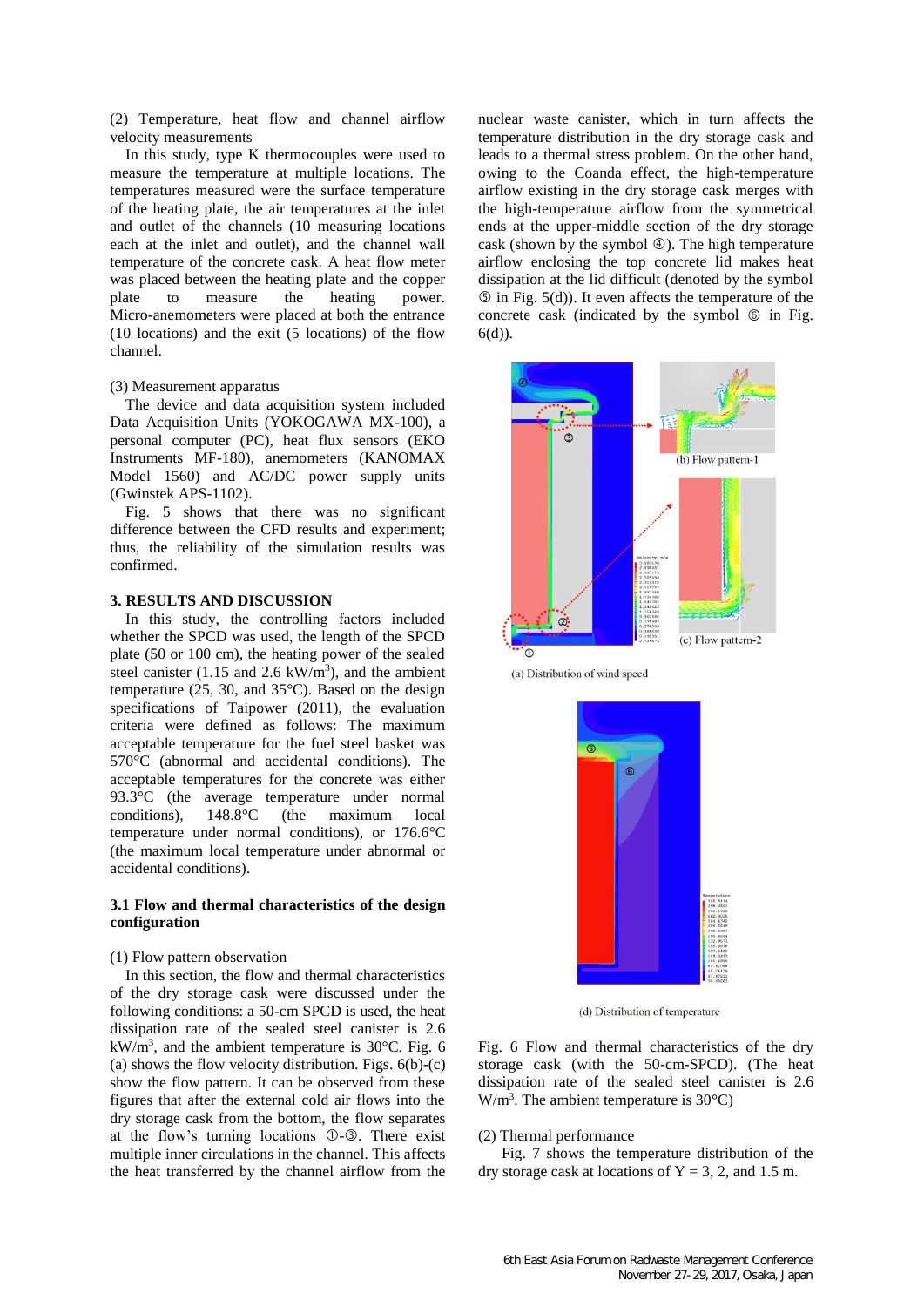

Sectional profiles at different Y locations



Fig.7 Temperature changes along the height of the dry storage cask (at  $Y = 3$ , 2, and 1.5 m) (with the 50-cm SPCD). (The heat dissipation rate of the sealed steel canister is  $2.6 \text{ kW/m}^3$ . The ambient temperature is  $30^{\circ}$ C)

This figure shows that the temperature of the nuclear waste canister was approximately 334-342°C, which is less than the evaluation criterion of 570 °C (the maximum acceptable temperature under abnormal or accidental conditions). The temperature of the top concrete lid on the concrete box was as high as 232°C (at height  $Z = 5.6$  m), which is greater than the maximum acceptable temperature (176.6°C, indicated by the red solid line) of concrete under abnormal or accidental conditions. Moreover, the temperatures at the lower and upper halves of the top concrete lid were both greater than the respective maximum acceptable temperatures (176.6°C for the lower half and 148.8°C for the upper half, as indicated by the red dotted line).

Fig. 7 (b) shows that the maximum temperature of the concrete cask was  $85.2^{\circ}$ C (at height Z = 5.53 m), which satisfies the design requirements. The temperature of the top concrete lid was greater than the acceptable average temperature of the concrete  $(93.3\degree C,$  indicated by the red chain line). Fig. 7(c) shows that the maximum temperature of the concrete cask was  $123^{\circ}$ C (at height Z = 5.6 m), which is greater than the acceptable average temperature of 93.3°C under normal conditions. The temperature of the lid was also greater than 93.3°C.

Therefore, as a whole, the daily operating temperatures of the top concrete lid and at high locations on the concrete cask (indicated by the symbol  $\circledcirc$  in Fig. 6(d)) were greater than permitted by the design specifications. Power plant designers should pay attention to the possible structural damage caused by this overheating. Possible solutions to the thermal stress problem discussed above include the following:

- (1) Improve the design of the flow channels. The current ventilation flow is through structural spacing. No formal ventilation is designed. If the existing construction cannot be altered, the authors suggest that guide vanes be installed to smooth the airflow, thus increasing the channel airflow's heat dissipation efficiency.
- (2) Increase the RC's strength to enhance its resistance to the thermal stress generated.
- (3) Use a thermal dissipation design on the top concrete lid and high locations of the concrete cask. The design may include utilization of additives to improve the RC's heat transfer coefficient and installation of heat pipes, among other measures, to ensure that the heat gained inside the RC is smoothly transferred to the outside.

In addition to the heat dissipation problem associated with a single dry storage cask, if several dry storage casks are placed together or external air affects the overall heat dissipation (such as the